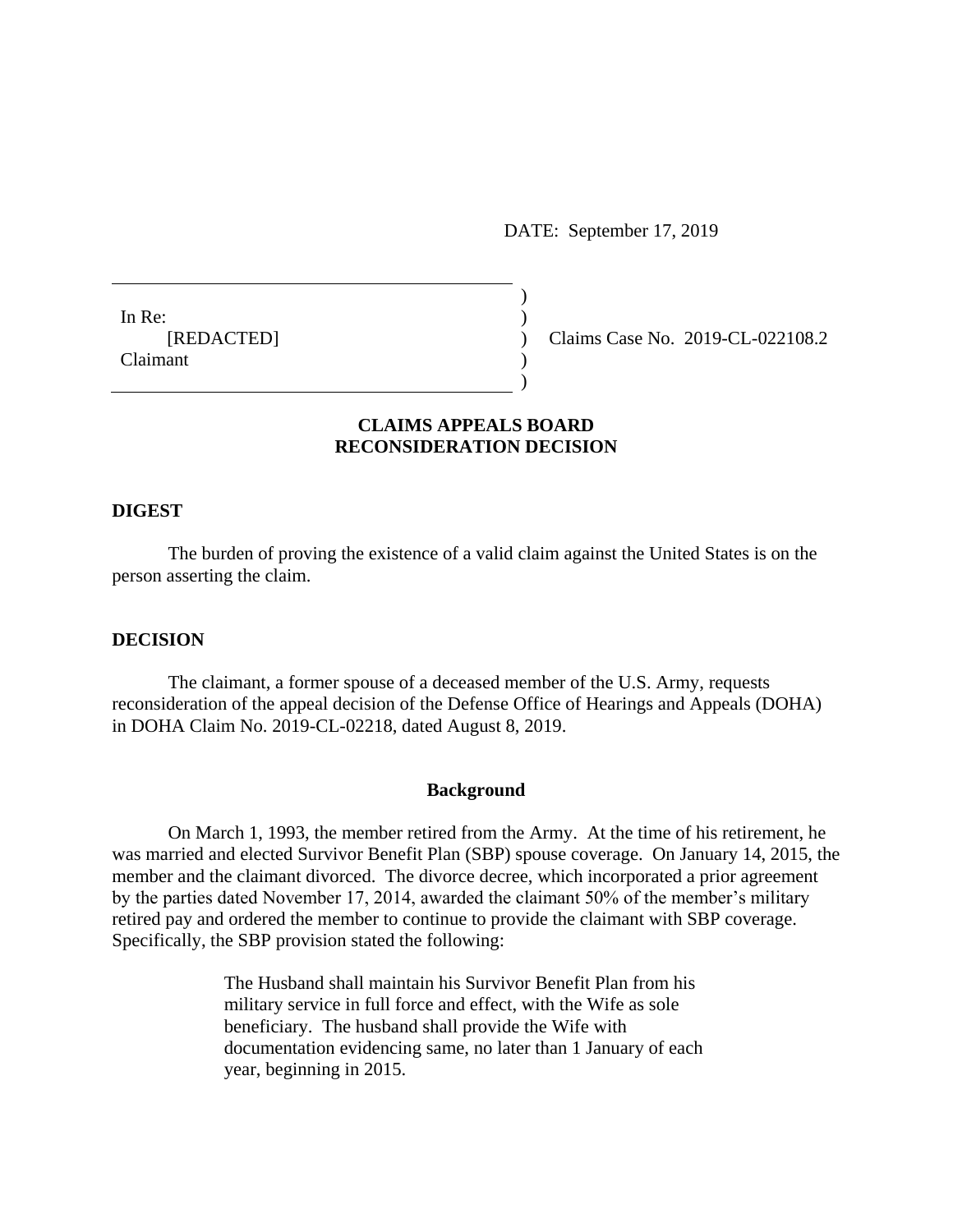The record reflects that the member filed with the Defense Finance and Accounting Service (DFAS), a DD Form 2894, *Designation of Beneficiary Information*, requesting that his former spouse, the claimant, be designated his beneficiary for 100% of his arrears of pay (AOP) due him as a retired member on the date of his death. DFAS accepted the DD Form 2894, and noted the member's AOP designation in MyPay effective February 27, 2015. In addition, the record reflects that the member submitted a DD Form 2293, *Application for Former Spouse Payments from Retired Pay*, to DFAS on August 10, 2015, by fax. On the application, he noted his name as the service member, but did not complete the section concerning the applicant, his former spouse. He noted that the applicant was entitled to receive 50% of his disposable retired pay.

At some point after the divorce, the claimant applied for a portion of the member's retired pay as set forth in the divorce decree. This is evidenced by two letters in response to her application from DFAS, one dated April 5, 2016, and the other dated May 31, 2016. In both letters, DFAS advised the claimant that although they had received her application for payment of a portion of the member's retired pay under the Uniformed Services Former Spouses' Protection Act (10 U.S.C. § 1408), they needed her to submit a certified copy of the final court order of divorce. In addition, DFAS advised the claimant that if her divorce decree specified that she is to be designated as a former spouse beneficiary for SBP, she must make a 'deemed election' for SBP coverage within one year of the date of her divorce directly to DFAS-Retired Pay Office, U.S. Military Retirement Pay, London, Kentucky. DFAS advised her that she must do so by submitting a DD Form 2656-1, *Survivor Benefit Plan (SBP) Election Statement for Former Spouse Coverage*, to their address in Kentucky.<sup>1</sup>

Despite these actions by the member and the claimant, DFAS advised our office that the member did not elect former spouse SBP for the claimant, nor did the claimant request a deemed election for SBP coverage within one year of the date of their divorce.

The member passed away on December 11, 2017. On February 13, 2018, the claimant advised DFAS of his death and claimed the AOP by filing the SF 1174, *Claim for Unpaid Compensation of Deceased Member of the Uniformed Services*. On March 29, 2018, she claimed the SBP annuity as the member's former spouse.

On May 29, 2018, DFAS denied the claimant's claim for an SBP annuity because the member did not establish former spouse SBP coverage for the claimant, nor did the claimant make a request for a deemed election within one year of the divorce. Throughout the appeal process, the claimant asserted that the member did timely elect her as his former spouse beneficiary as evidenced by his filing of the DD Form 2894 and DD Form 2293. On appeal, the DOHA attorney examiner explained that the member's filings of those forms were separate actions from electing her as his former spouse SBP beneficiary. Therefore, he upheld DFAS's denial of the SBP claim, finding no evidence that the member elected former spouse SBP. He further advised the claimant that she may find relief outside the purview of DOHA with the Army Board for Correction of Military Records (ABCMR).

 $\overline{a}$ 

<sup>1</sup>DFAS has advised our office that the claimant began receiving a direct payment of her portion of the member's retired pay on July 1, 2016. DFAS also advised that the last payment made to her was dated December 29, 2017.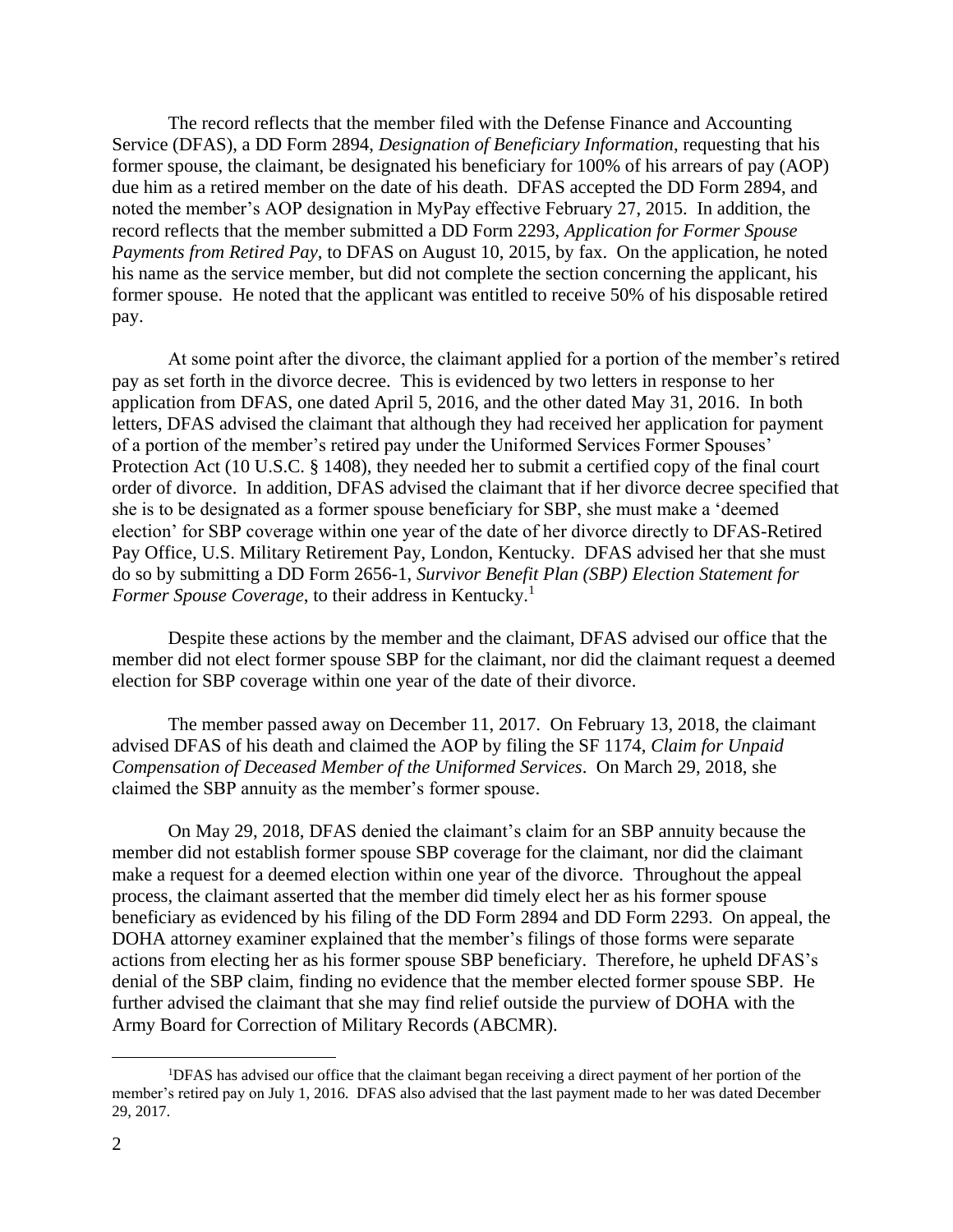In her reconsideration request, through her attorney, the claimant points out the language in the divorce decree requiring the member to maintain her as his SBP beneficiary and provide documentation evidencing that his election had been made. The claimant contends that the member complied with the SBP provision of the divorce decree by making a timely election for former spouse SBP coverage by filing the DD Form 2894 and the DD Form 2293. She further asserts that the member's actions in 2015 reflect his intent to carry out the terms of the divorce decree and provide her with the SBP annuity. She states that she relied on the terms of the divorce decree for her financial support. Finally, she requests additional time to supplement her reconsideration request if DOHA finds the documents submitted are not sufficient to affirm her entitlement to the SBP annuity.

### **Discussion**

Claims against the government may be allowed only for expenses authorized by statute or regulation. *See* DOHA Claims Case No. 2018-CL-080201.2 (January 3, 2019).

The SBP, 10 U.S.C. §§ 1447-1455, is an income maintenance program for the survivors of deceased members of the uniformed services. *See* DOHA Claims Case No. 2017-CL-112704.2 (May 22, 2018); and DOHA Claims Case No. 2017-CL-081403.2 (January 8, 2018). Spousal coverage ends upon divorce. If a member divorces and wishes to provide SBP coverage for his former spouse, he must notify DFAS in writing of the divorce and his intention to provide coverage for his former spouse, even if the former spouse was the spouse beneficiary immediately prior to the divorce. Former spouse coverage must be established within one year from the date of the divorce. *See* 10 U.S.C. §1448(b)(3)(A)(iii). In addition, a member may be required under the terms of a divorce decree to provide SBP coverage to his former spouse. If he fails to do so, the former spouse has one year from the date of the divorce to request a deemed election. *See* 10 U.S.C. § 1450(f)(3).

The implementing regulations for SBP elections and election changes are found under Chapter 43, Volume 7B of DoD 7000.14-R, the Department of Defense Financial Management Regulation (DoDFMR), Military Pay Policy and Procedures — Retired Pay. Under paragraph 430301.B., a member changing his election from spouse to former spouse SBP coverage must use the DD Form 2656-1. Under paragraph 430504.B., a member with a spouse may change the spouse SBP election to former spouse within one year of the date of the divorce.

In this case, the member was obligated based on the divorce decree to cover the claimant as his former spouse under the SBP. However, the member failed to establish former spouse SBP coverage and the claimant did not file a timely deemed election. Therefore, DFAS properly denied the claim for the SBP annuity.

DFAS has advised us that the claimant is the member's AOP beneficiary, and since the member continued to erroneously pay spouse SBP coverage from his retired pay when he did not have a spouse beneficiary, the member was underpaid retired pay after his divorce. Thus, this underpayment of retired pay is payable as AOP. The claimant should contact DFAS for a calculation and resulting payment of the AOP.